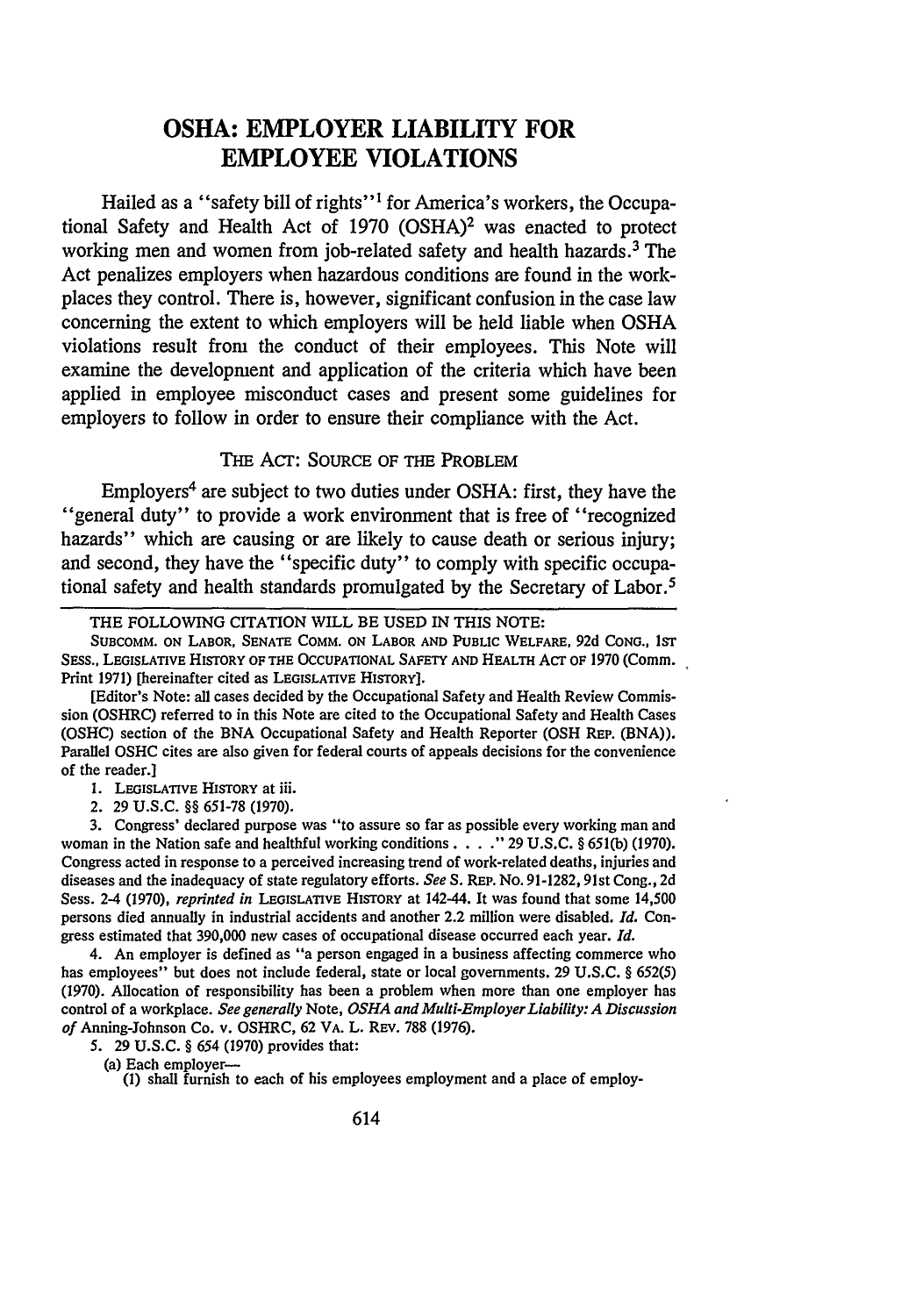The Secretary of Labor is charged with enforcement of the Act and may issue citations to employers for violations of either specific standards or the general duty clause. 6 If a citation is challenged, the employer is entitled to an administrative hearing.7 The Administrative Law Judge's determination is then subject to review by the three-member Occupational Safety and Health Review Commission (the "Commission"),<sup>8</sup> and Commission orders may be appealed to the courts of appeals.<sup>9</sup>

OSHA's contradictory treatment of employee duties has resulted in substantial uncertainty regarding an employer's legal responsibility for violations caused by his employees. Occupational safety necessarily requires cooperative efforts by employer and employee: employee conduct can contribute to hazardous working conditions just as easily as employer neglect, and both the employer and employee must be equally safetyconscious to produce a hazard-free working environment. Congress, recognizing this need for cooperation, imposed on employees a duty to comply with OSHA standards issued by the Secretary.<sup>10</sup> OSHA's enforcement section, however, provides that only *employers* may be cited for violations of the Act<sup>11</sup>-no sanctions are provided which run against employees.<sup>12</sup> Although the duty placed on employees is largely meaningless because it is unenforceable, it appears that Congress intended this precise result.<sup>13</sup>

While employers are thus left with the "final responsibility for compliance with  $[OSHA's]$  requirements,"<sup>14</sup> the ambiguity of the Act itself

ment which are free from recognized hazards that are causing or are likely to cause death or serious physical harm to his employees;

(2) shall comply with occupational safety and health standards promulgated under this Act.

Section 654(a)(1) is usually called the "general duty" clause, section (a)(2) the "specific duty" clause.

6. 29 U.S.C. § 658 (1970). A citation becomes final unless the employer contests it (and any proposed penalty) within 15 days. *Id.* § 659(a), (b).

7. *Id. §* 659(c). For a discussion of the Act's penalty sections, see notes 15-21 *infra* and accompanying text.

8. 29 U.S.C. **§§** 659, 661 (1970).

*9. Id.* § 660(a), **(b).** For an expanded discussion of the structure of the Act, and the enforcement and review procedures under it, see Hunt, *The Elusive Burden of Proof Under the Occupational Safety and Health Act of 1970,* 30 Sw. L. J. 693, 693-99 (1976).

**10.** 29 U.S.C. § 654(b) (1970) provides: "Each employee shall comply with occupational safety and health standards and all rules, regulations and orders pursuant to this Act which are applicable to his own actions and conduct."

**11.** 29 U.S.C. § 658 (1970) provides: "If, upon inspection or investigation, the Secretary . believes that an *employer* has violated a requirement of [the Act] he shall **. . .** issue a citation to the *employer"* (emphasis added).

12. For a careful analysis rejecting the argument that authority to cite employees may be implied from the Act, see Atlantic & Gulf Stevedores, Inc. v. OSHRC, 534 F.2d 541, 553-54 [4 OSHC 1061, 1070-71] (3d Cir. 1976).

13. Apparently, neither labor nor management wanted the government in the business of disciplining employees, and both lobbied against authorization to cite employees. *See id.* at 554 n.18 [4 OSHC at 1070 n.18].

14. **S.** REP. No. 91-1282, *supra* note 3, at 10, **LEGISLATIVE** HISTORY at 150. "The committee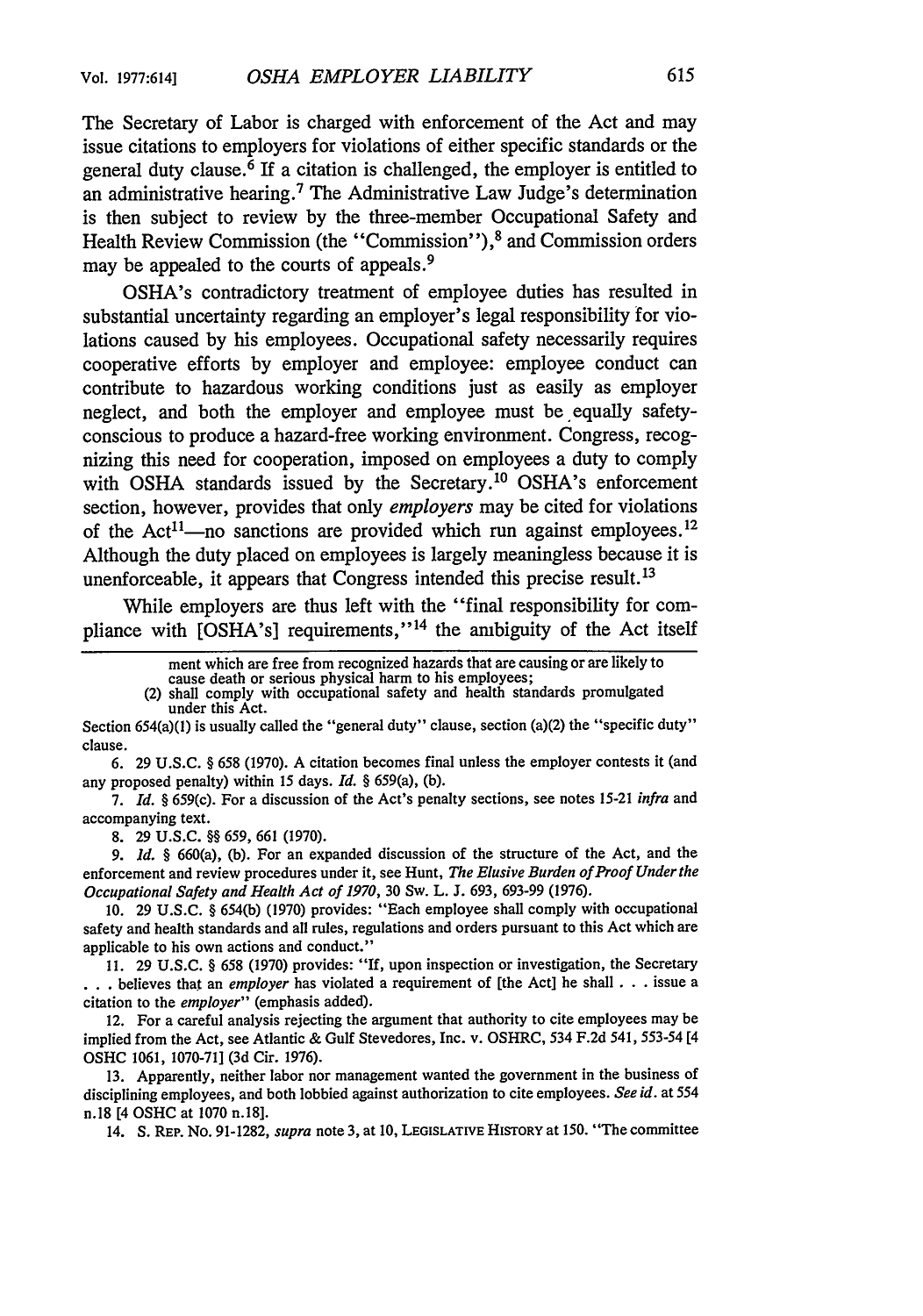makes it unclear whether that responsibility includes strict liability for violations caused by employee misconduct. Employers cited for OSHA violations are subject to statutory penalties which are assessed according to the nature of the violation. A fine is mandatory for "serious" violations, and non-mandatory fines are provided for "willful" and for "non-serious" violations.<sup>15</sup> A notice in lieu of citation may also be issued for de minimus violations which have no direct relation to safety or health.<sup>16</sup>

Under the statute, a "serious" violation exists if it is substantially probable that death or serious injury could result from a hazard, "unless the employer did not and could not with the exercise of reasonable diligence, know of the presence of the violation."<sup>17</sup> A critical question arises as to whether a similar requirement of actual or constructive knowledge must be implied as an element of a non-serious violation, which is nowhere defined. In the leading case of *Brennan v. OSHRC (Alsea),18* the Ninth Circuit answered that question in the affirmative. Relying on a structural analysis of OSHA and its policies, the court found that the Act considered as a whole disclosed a congressional intention that "violation" have a uniform meaning throughout the Act and that the only difference between violations of a serious or non-serious nature is the mandatory or permissive nature of the penalty. 19 It would have been consistent with this analysis to find that the uniform meaning of violation is mere non-compliance with the duties imposed by the Act, and that a non-serious violation may exist even if an employer had no actual or constructive knowledge of its presence; however, the *Alsea* court rejected this construction as contrary to the Act's remedial and preventive purposes. According to the court, Congress intended to

does not intend [the employee duty clause] to diminish in anyway [sic] the employer's compliance responsibilities or his responsibility to assure compliance by his own employees. Final responsibility for compliance with the requirements of this act remains with the employer."

15. 29 U.S.C. § 666 (1970). The maximum fines are \$1,000, \$10,000, and \$1,000 for serious, wilful, and non-serious violations, respectively.

16. *Id.* § 658(a).

17. *Id.* § 666(j). Most courts and the Commission have held or assumed that the quoted language establishes actual or constructive knowledge as an element of a serious violation. *See, e.g.,* Brennan v. OSHRC (Alsea), 511 F.2d 1139 [2 OSHC 1646] (9th Cir. 1975); Brennan v. OSHRC (Vy Lactos), 494 F.2d 460 [1 OSHC 1623] (8th Cir. 1974); Cam Indus. Inc., 1 OSHC 1564 (1974). Nevertheless, one Commissioner has taken the position that the word "unless" establishes lack of knowledge as an exception to the definition and renders it a defense which the employer must raise. D.R. Johnson Lumber Co., 3 OSHC 1124, 1127 (1975) (Cleary, **C.,** dissenting). The Labor Department apparently agrees with the majority trend of decision. The Field Operations Manual, a set of instructions and policy guidelines issued by the Labor Department for use by Occupational Safety and Health Compliance Officers (inspectors), lists employer knowledge or lack of reasonable diligence as a requirement for issuance of a serious violation citation and does not list it under non-serious violations. **FIELD OPERATIONS MANUAL** ch. VII, B. 1, 2, *reprinted in* OSH Rep. (BNA), 77:3103-07 (Mar. 31, 1977).

**18.** 511 **F.2d** 1139 [2 **OSHC** 1646] (9th Cir. **1975).**

19. *Id.* at 1144 [2 **OSHC** at 1650].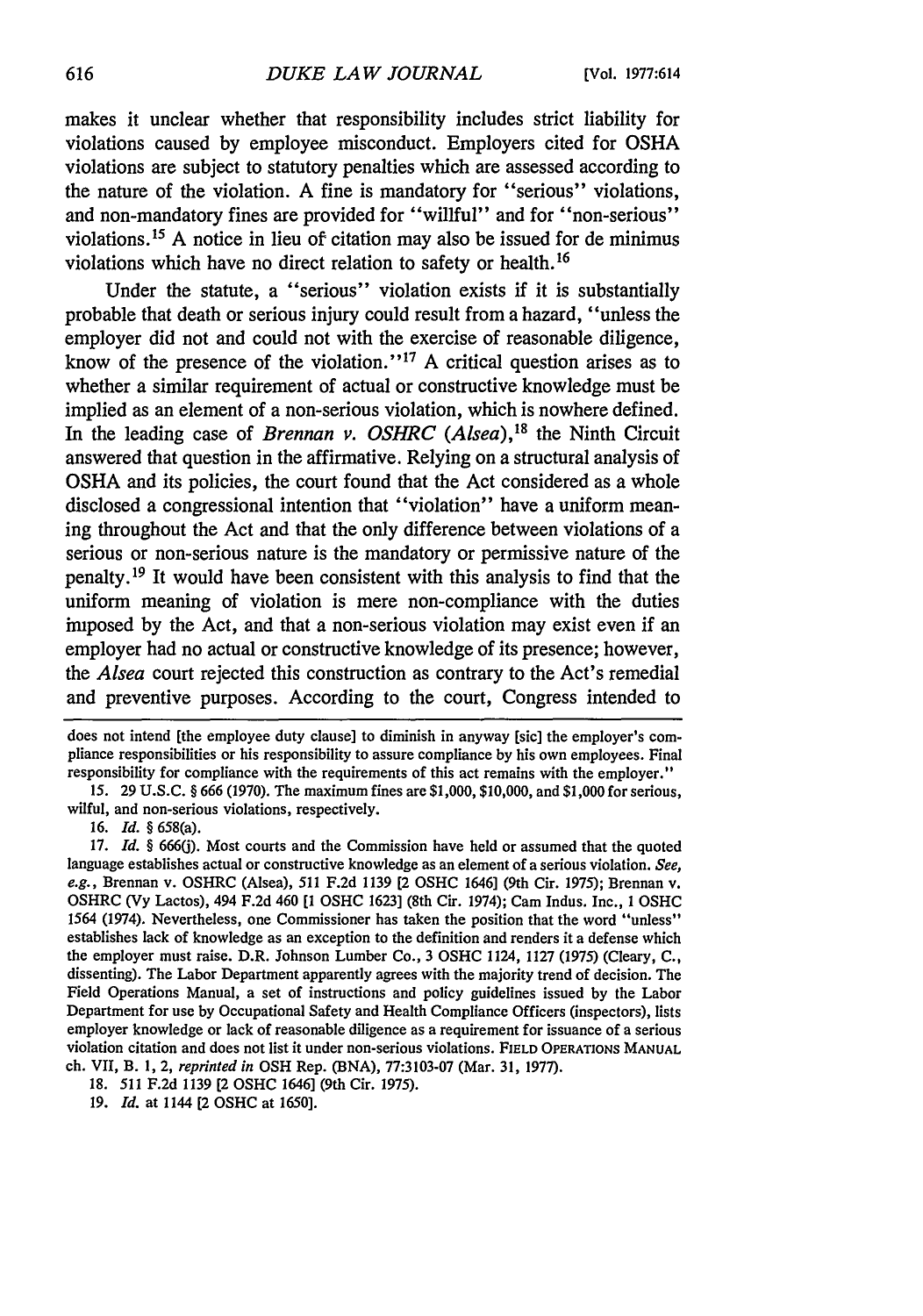foster employer-employee cooperation in safety efforts, and charging the employer with a non-serious violation for the individual act of an employee contrary to the employer's instructions and of which he had no knowledge would not further that end.<sup>20</sup>

While open to question,<sup>21</sup> the *Alsea* analysis has been generally followed by the Commission and the courts which have considered the issue.<sup>22</sup>

20. *Id.* at 1145 [2 OSHC at 1651]. The court explicitly rejected strict liability, relying on the assertion made in National Realty & Constr. Co. v. OSHRC, 489 F.2d 1257, 1265-66 [1 OSHC 1422, 1427] (D.C. Cir. 1973), that Congress intended the employer's duty to be an achievable one. 511 F.2d at 1145 [2 OSHC at 1651]. This reliance is misplaced; *National Realty* construed the general duty clause only, and its references to the penalty sections of the Act indicate a disagreement with *Alsea's* holding. See note 33 *infra* and accompanying text.

21. It would be entirely reasonable and more consistent with the purposes of the Act to hold that a non-serious violation has characteristics which fall between serious and de minimus violations, both of which are defined. See notes 16-17 *supra* and accompanying text. Under such a scheme a non-serious violation would exist, regardless of employer knowledge, when there was non-compliance with the Act and the health or safety of any person was threatened, but no penalty would be assessed if it were found that the employer had been diligent in his efforts to comply-the violation would be considered merely technical.

A similar interpretation was advanced by former Commissioner Van Namee in his opinions in Mountain States Tel. & Tel. Co., 1 OSHC 1077, 1080 (1973) (concurring opinion), and Cam Indus. Ind., I OSHC 1564 (1974). After the Ninth Circuit's decision in *Alsea,* Commissioner Van Namee abandoned his position and accepted that court's holding. *See* D.R. Johnson Lumber Co., 3 OSHC 1124, 1125 (1975) (concurring opinion).

Although the legislative history is generally silent on the point, there is evidence that Congress recognized and anticipated citation for "technical" violations. The bill reported by the House Committee on Education and Labor contained a very complex section on citations which differentiated between violations involving a "serious danger" of death or serious injury and violations where no such danger was present. Penalties were provided for the former but not for the latter. *See* H.R. REP. No. 91-1291, 91st Cong., 2d Sess. 6, 8-9 (1970), *reprinted in* LEGISLATIVE HISTORY at 836-39. The accompanying report stated the committee's opinion that occupational safety and health would not be furthered by a statute which emphasized penalties:

[T]he Committee believed there was an inherent need for a [non-serious danger] violation, which serves to warn as well as educate. . **.** . [This provision] recognizes more technical than real. So, it states that if an employer has either violated the [general duty clause] or an occupational safety and health standard, and no serious danager will result, a civil or criminal penalty shall not be levied.

*Id.* at **23, LEGISLATIVE HISTORY** at 853. Citation without penalty would notify the employer of the existence of the hazardous condition, and in contrast to a de minimus notice, would serve to emphasize the Act's concern with, and the hazard's potentially detrimental effect on, health and safety.

Mere issuance of a citation imposes a public relations type of sanction since the citation must be "prominently posted." 29 **U.S.C.** § 658(b) (1970). Additionally, a citation is, in effect, an order to the employer to correct the condition within the specified abatement period, and he is subject to fine if he fails to do so. *Id. §* 659(b). Should the employer abate the first violation, but subsequently violate the same standard again and be cited for a repeat violation, the Field Operations Manual provides that at least a \$100 fine should be imposed. FIELD OPERATIONS **MANUAL ch.** XI, **8.d.,** *reprinted in* OSH REP. (BNA), **77:3705** (Mar. 31, 1977).

22. *See* Dunlop v. Rockwell Int'l, 540 **F.2d** 1283 [4 OSHC 1606] (6th Cir. 1976); Horne Plumbing & Heating Co. v. OSHRC, 528 **F.2d** 564 **[3** OSHC 2060] (5th Cir. 1976). Some courts may subscribe to a contrary position but have given the issue only cursory consideration. *See* Atlas Roofing Co. v. OSHRC, **518** F.2d 990, **1101** n.37 **[3 OSHC** 1490, 1497, n.37] (5th Cir. **1975)** (footnote statement that penalties may be assessed for non-serious violations irrespective of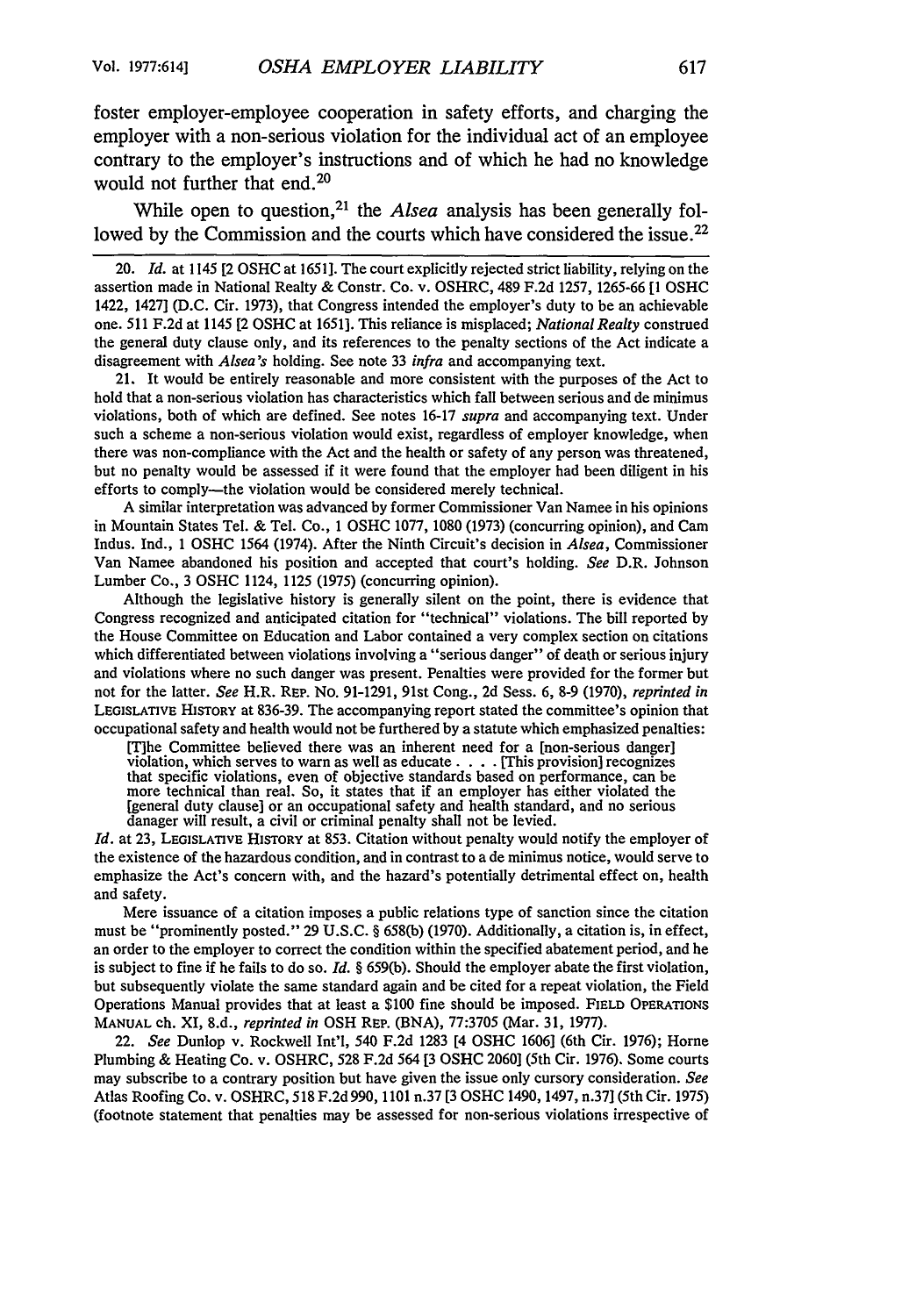The result is that the same inquiry into employer knowledge is required for both serious and non-serious violations: in order to be cited, the employer must have actual or constructive knowledge of his noncompliance. As will be shown in the following section, the concept of "employer knowledge" has become a term of art which is critical to understanding employer responsibilities under **OSHA.**

## DEVELOPMENT OF THE PREVENTABILITY TEST

Under the preventability test formulated **by** the District of Columbia Circuit in *National Realty & Construction Co. v. OSHRC,2 <sup>3</sup>*an employer is held to have violated the general duty clause if, under the circumstances, he could have prevented the occurrence of employee misconduct **by** taking demonstrably feasible precautions.<sup>24</sup> Forced to construe the employer's general statutory duty to render his workplace "free from recognized hazards, **"25** the *National Realty* court rejected strict liability as contrary to Congress' intent and adopted a test which was more sensitive to the circumstances of each particular case. Writing for the court, Judge Skelly Wright concluded that the general duty clause was "intended to require elimination only of preventable hazards" since the duty imposed **by** the clause "was to be an achievable **one." <sup>26</sup>**Thus unpreventable hazards are not "recognized" within this construction of the clause.<sup>27</sup>

23. 489 F.2d 1257 **[1** OSHC 1422] (D.C. Cir. 1973).

24. *Id.* at 1267 **[1** OSHC at 1428]. *See* Note, *Employee Noncompliance with OSHA Safety Standards:* Atlantic & Gulf Stevedores, Inc. v. Occupational Safety and Health Review Commission and I.T.O. Corp. v. Occupational Safety & Health Review Commission, 90 HARV. L. REv. 1041, 1049-50 (1977): "Demonstrably feasible measures are those enforcement techniques which it is reasonable to require of employers faced with a problem of employee noncompliance, given the character of the hazard and the economics of the industry."

25. 29 U.S.C. § 654(a)(1) (1970), quoted in note *5 supra.*

26. 489 F.2d at 1265-66 **[1** OSHC at 1428]. One basis for this assertion is the Act's stated purpose "to assure *so far as possible* every working man and woman in the Nation safe and healthful working conditions .... **."** 29 U.S.C. § **651** (1970) (emphasis added). This oftrepeated ground for rejecting strict liability is ambiguous **by** itself-it could refer to technological or economic feasibility. This ambiguity is made strikingly clear by Commissioner Cleary's use of the same phrase in support of the issuance of a citation and abatement order without penalty in a case where the employer had no knowledge of the violation: "once violations are revealed, **. . .** the Act contemplates that steps be taken for prevention of any future hazards **... .**We are applying an Act that is intended to prevent job injuries and illnesses *so far as possible."* Knutson Constr. Co., 4 OSHC 1759, 1764 (Oct. 12, 1976) *appealfiled,* No. 76-1979 (8th Cir. Nov. 10, 1976), (separate opinion of Cleary, C.) (emphasis added).

*The National Realty* court is on firmer ground when it cites OSHA's legislative history to the effect that the general duty clause does not impose an absolute duty, 389 F.2d at 1266 n.35 **[I** OSHC at 1427 n.35] (quoting H.R. REP. No. 91-1291, *supra* note 27, at 21, LEoISLATIVE HISTORY at 851).

27. "Though a generic form of hazardous conduct, such as equipment riding, may be

scienter), *aff'd* 424 U.S. 964 (1976); Brennan v. OSHRC (Vy Lactos), 494 F.2d 460, 463 [1 OSHC 1623, 1624] (8th Cir. 1974) (dicta that employer knowledge is irrelevant to non-serious violations). See also note 33 *infra.* At least two of the present members of the Commission appear to subscribe to the *Alsea* holding. See note 44 *infra.*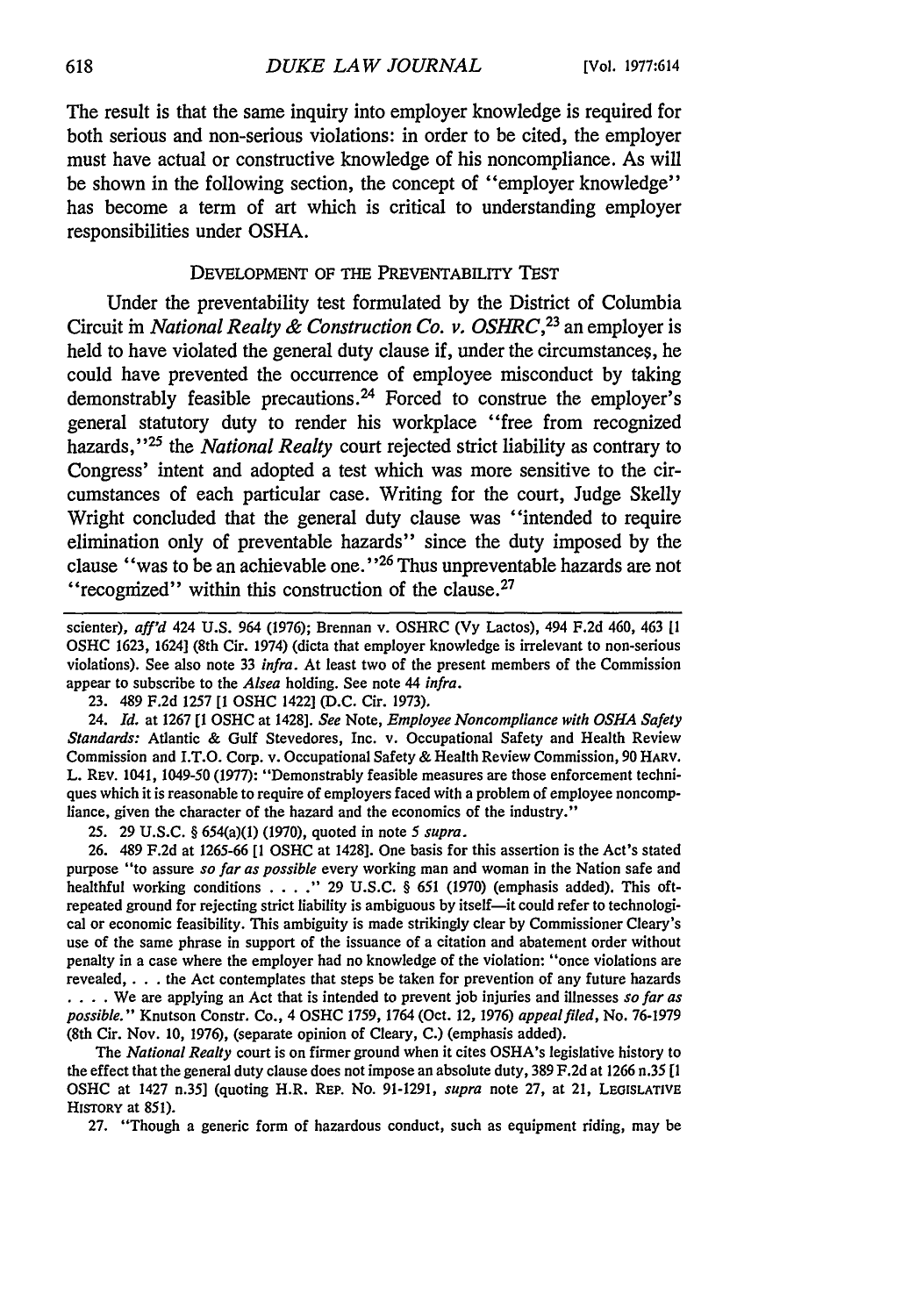In order to determine whether a hazard was preventable within the meaning of the Act, the court focused on the employer's development of feasible safety programs. Under the test adopted in *National Realty, an* employer may not be held in violation of the general duty clause because of employee misconduct if the employer has implemented a program designed to eliminate all preventable hazards. The actual occurrence of employee misconduct is not necessary, however, to establish a violation since the inadequacies of an employer's program may be apparent even without such occurrence.<sup>28</sup> Conversely, the mere occurrence of hazardous employee conduct does not of itself establish a violation<sup>29</sup>—"[t]he record must additionally indicate that demonstrably feasible measures would have materially reduced the likelihood that such misconduct would have occurred.<sup>''30</sup>

As construed by the *National Realty* court, whether the employer knew or could have known of the presence of a specific preventable hazard is irrelevant to the question of whether the general duty clause has been violated:

[A]n instance of hazardous employee conduct may be considered preventable even if no employer could have detected the conduct, or its hazardous character, at the moment of its occurrence. Conceivably, such conduct might have been precluded through feasible precautions concerning the hiring, training, and sanctioning of employees. $31$ 

The employer's knowledge is only relevant in determining whether the violation is serious or non-serious. In a final footnote, the court suggested

recognized, unpreventable instances of it are not, and thus the possibility of their occurrence at a workplace is not inconsistent with the workplace being free of recognized hazards." 489 F.2d at 1266 **[ OSHC** at 1427]. *See also* LEGISLATIVE HISTORY at 1007 (the test of whether a hazard is 'recognized" is an objective one, *i.e.,* whether the condition is known generally in the industry to be hazardous).

28. For example, in the case before the court, there was substantial evidence that equipment riding was regarded by the industry as a dangerous practice. 489 F.2d at 1265 n.32 [1 OSHC at 1426 n.32]. If the Secretary had been able to show that National Realty had taken no precautions to prevent its occurrence, a violation would have been established even if the accident had not occurred. *See* 489 F.2d at 1265 [1 OSHC at 1426].

29. In Brennan v. OSHRC (Republic Creosoting), 501 F.2d 1196 [2 OSHC 1109] (7th Cir. 1974), for example, an inexperienced employee was killed when he rushed forward to help unload railroad ties from a truck, and the load fell on him. The foreman had explicitly told him not to go near the trucks during unloading. The employee's act was held unforeseeable, and no liability was imposed.

30. 489 F.2d at 1267 **[1** OSHC at 1428]. The court attached great weight to the opinion of safety experts in defining the specific content of the employer's safety program:

Hazardous conduct is not preventable if it is so idiosyncratic and implausible in motive or means that conscientious experts, familiar with the industry, would not take it into account in prescribing a safety program. Nor is misconduct preventable if its elimination would require methods of hiring, trai substantially concur in thinking the methods infeasible.

*Id.* at 1266 **[1** OSHC at 1427]. See also note 36 *infra.*

31. 489 F.2d at 1266-67 n.37 [1 OSHC at 1427 n.37].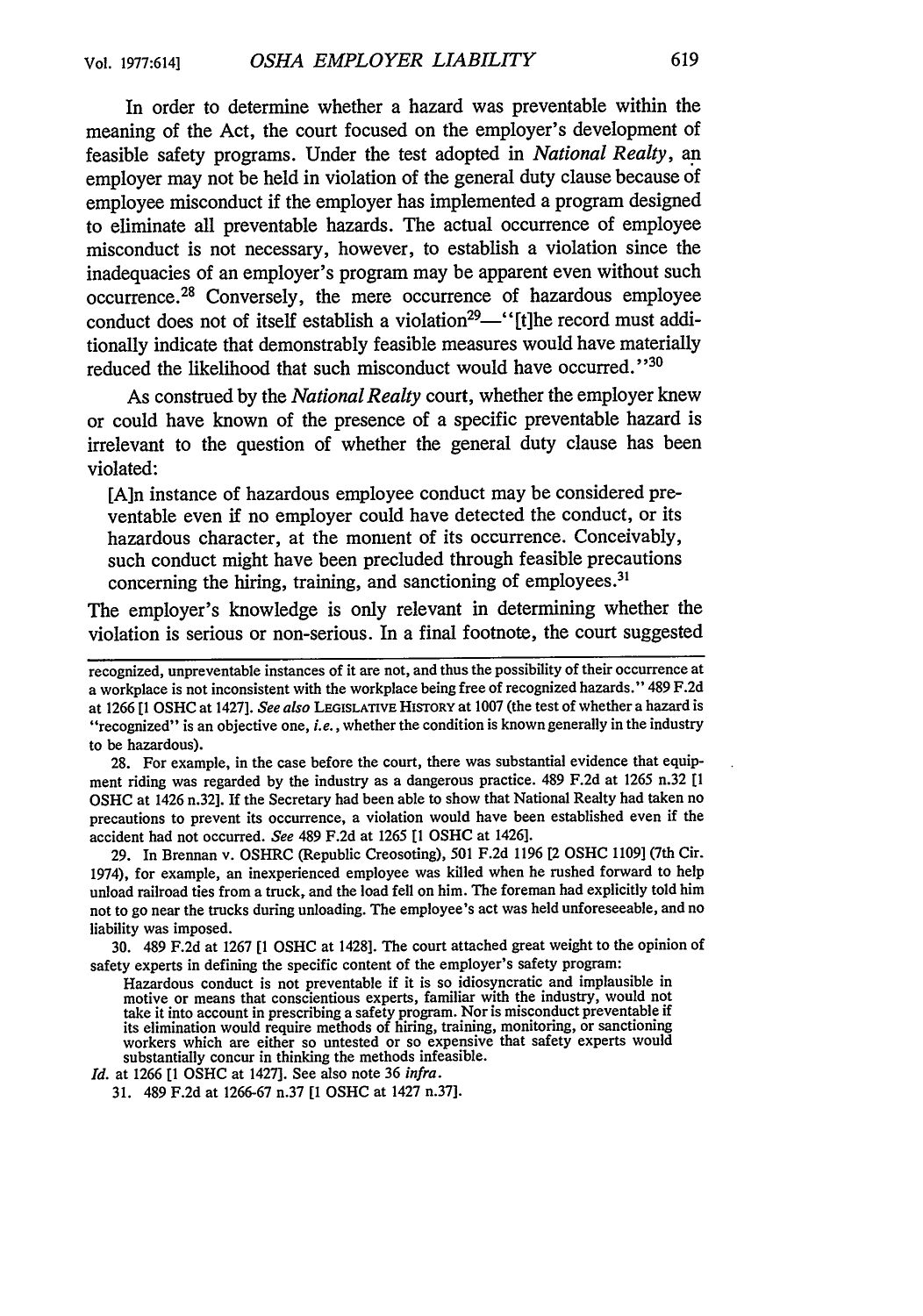that an employer should not be penalized for a *serious* violation<sup>32</sup> of the general duty clause because of hazardous employee conduct unless either the misconduct involves a substantial risk of harm and is substantially likely to occur despite the employer's safety program, or the employer could have known with the exercise of reasonable diligence that its safety program had failed to preclude the occurrence of preventable misconduct.<sup>33</sup> Only under these conditions should the employer be held to have constructive knowledge that his safety program is defective. Thus, under *National Realty,* the question of whether conduct in violation of OSHA's general duty clause is preventable is a separate question from whether the employer knew or should have known that a hazard might occur.

Cases decided after *National Realty* have transferred the preventability test to the constructive knowledge language in the section of the Act defining a serious violation<sup>34</sup> and have extended its application to violations of the specific duty as well as the general duty clause. In *Cape and Vineyard Division of New Bedford Gas Co. v. OSHRC,35* for example, the First Circuit explicitly relied on *National Realty* in absolving an employer of liability for an alleged serious violation of a specific standard which had resulted from the misconduct of an employee. After hearing a safety expert's testimony that, by the standards of the industry, the employee's working conditions were not dangerous,<sup>36</sup> the court ruled that the conduct of the employee which had caused the accident was unforeseeable and therefore that the employer could not be held liable.<sup>37</sup> The court appears to have read the *National Realty* test into the vague wording of the specific standard alleged to have been violated and not into the constructive knowledge requirement for serious violations, but the case indicated the court's desire to use the preventability test outside the confines of its general duty clause origin.

36. *Id.* at 1153 [2 OSHC at 1631]. The court in *Cape & Vineyard* expressly stated that knowledge of the practices of the particular industry is indispensible in determining the foreseeability of a specified type of hazardous activity and that the Commission is incompetent to make that determination without the benefit of testimony from safety experts familiar with the industry. Id. at 1154-55 [2 OSHC at 1632). Thus, while the Commission may be "an independent body of safety experts," National Realty & Constr. Co. v. OSHRC, 489 F.2d 1257, 1261 [1 OSHC 1422, 1423] (D.C. Cir. 1973), it may not rely on its expertise if it is unfamiliar with the practices of an industry. The statute requires only that the commissioners be "persons who **by** reason of training, education, or experience are qualified to carry out the functions of the Commission **.... "** 29 U.S.C. § 661(a) (1970). This does not insure that they will be familiar with the practices of every industry under OSHA regulation.

<sup>32.</sup> For the definition of a serious violation, see text accompanying note 17 *supra.*

<sup>33. 489</sup> F.2d at 1268 n.41 [1 OSHC at 1428-29 n.41]. The court suggested that, while the Act authorized the imposition of a penalty for a non-serious violation, a zero penalty and an order to abate would be appropriate when an employer who was cited for a non-serious violation was found to have had no actual or constructive knowledge of the violation. *Id. See* note 21 *supra.*

<sup>34. 29</sup> U.S.C. § 6660) (1970). See note 17 *supra* and accompanying text.

<sup>35. 512</sup> F.2d 1148 [2 OSHC 1628] (1st Cir. 1975).

<sup>37. 512</sup> F.2d at 1154 [2 **OSHC** at 1632-33].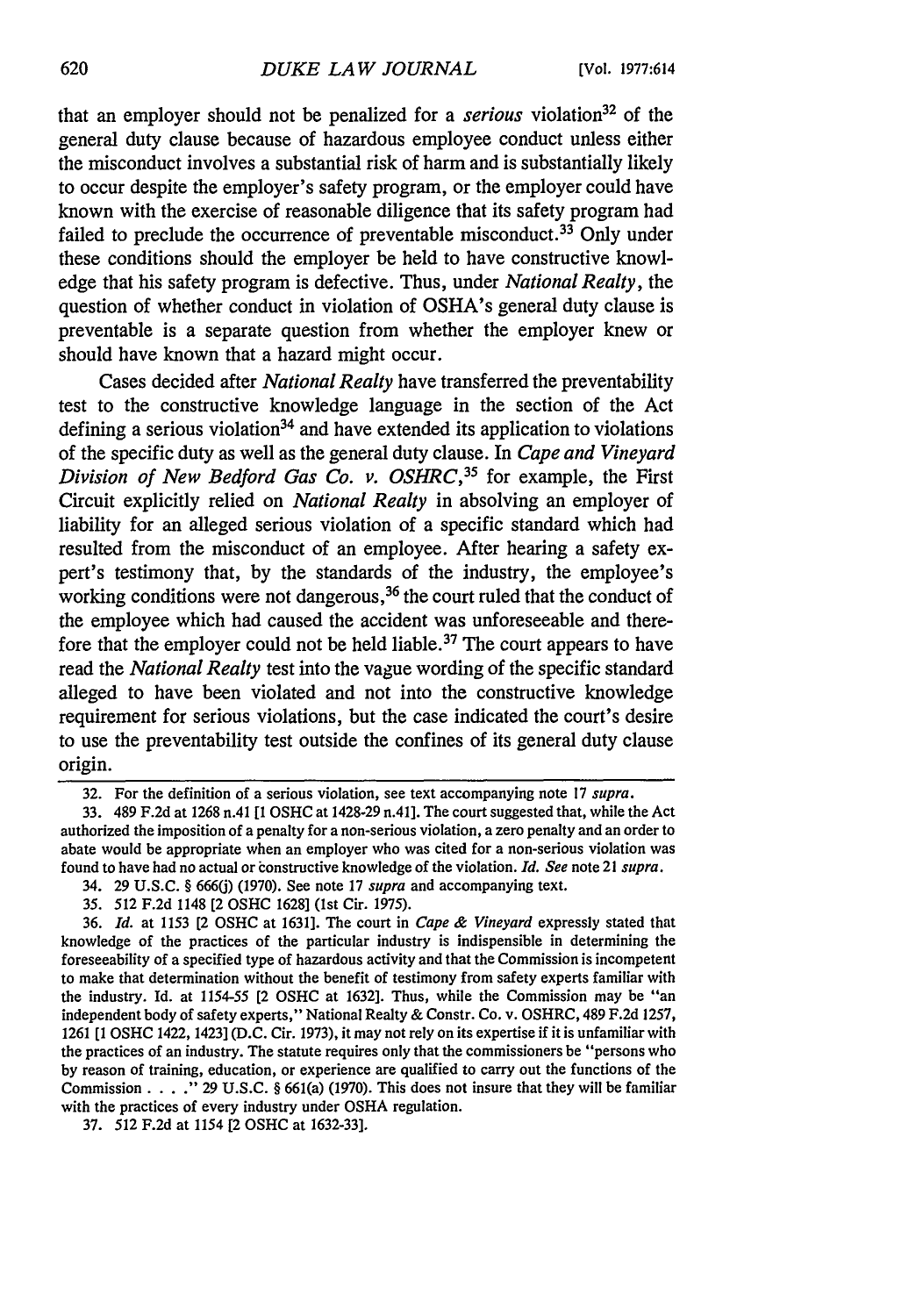In *Brennan v. OSHRC (Alsea)*,<sup>38</sup> the Ninth Circuit found support in *National Realty* for its holding that knowledge is an element of a nonserious violation. The court misread that case as stating that *every* duty imposed on employers by OSHA was intended by Congress to be achievable and that therefore citation for a non-serious violation of which the employer had no knowledge, actual or constructive, would not further the purposes of the Act.<sup>39</sup> The court thus implicitly equated preventability and constructive knowledge in a special duty context.

This equation was confirmed by the Seventh Circuit in *Brennan v. Butler Lime and Cement Co.*, <sup>40</sup> a case involving a citation for employee non-compliance with a specific standard. The court held that an employer is required to take reasonable precautionary steps to protect its employees from reasonably foreseeable dangers. 41 These precautionary steps include an adequate safety program with safety instructions to employees. And, since the test of foreseeability focuses not on the incident as it actually occurred, but on the foreseeability of the general danger to which the standard alleged to have been violated is directed, the instructions which employees receive as part of the safety program must encompass that general danger: "[w]hether a serious violation of the standard was foreseeable with the exercise of reasonable diligence depends in great part on whether Butler's employees **. .** had received adequate safety instruction. "42

*Butler* represents the complete integration of the *National Realty* preventability test into the constructive knowledge language of the definition of a serious violation. By extension, in such cases as *Alsea,* it thus becomes applicable to all serious and non-serious violations. The extended *National Realty* preventability test thus holds that the failure to establish and administer an adequate safety program is constructive knowledge that a preventable hazard may arise because of employee misconduct, and if the employer is cited for such a hazard when it occurs he may not escape liability by pleading that it came about as a result of the "idiosyncratic and implausible" act of an employee.<sup>43</sup> While this is not what one would normally regard as constructive knowledge, the rule appears to serve the purposes of the Act adequately.

#### APPLICATION OF THE TEST

Regardless of which party is given the burden of producing facts

40. 520 F.2d 1011 [3 OSHC 1461] (7th Cir. 1975).

<sup>38. 511</sup> F.2d 1139 [2 OSHC 1646] (9th Cir. 1975). See notes 18-22 *supra* and accompanying text.

<sup>39. 511</sup> F.2d at 1145 [2 OSHC at 1651]. See notes 20, 26 *supra* and accompanying text.

<sup>41.</sup> *Id.* at 1017 [3 OSHC at 1465].

<sup>42.</sup> *Id.* at 1018 [3 OSHC at **1465-66].**

<sup>43.</sup> The quoted language is from *National Realty & Constr. Co. v. OSHRC*, 489 F.2d 1257; 1267 [1 OSHC 1422, 1428] (D.C. Cir. 1973). See note 30 *supra.*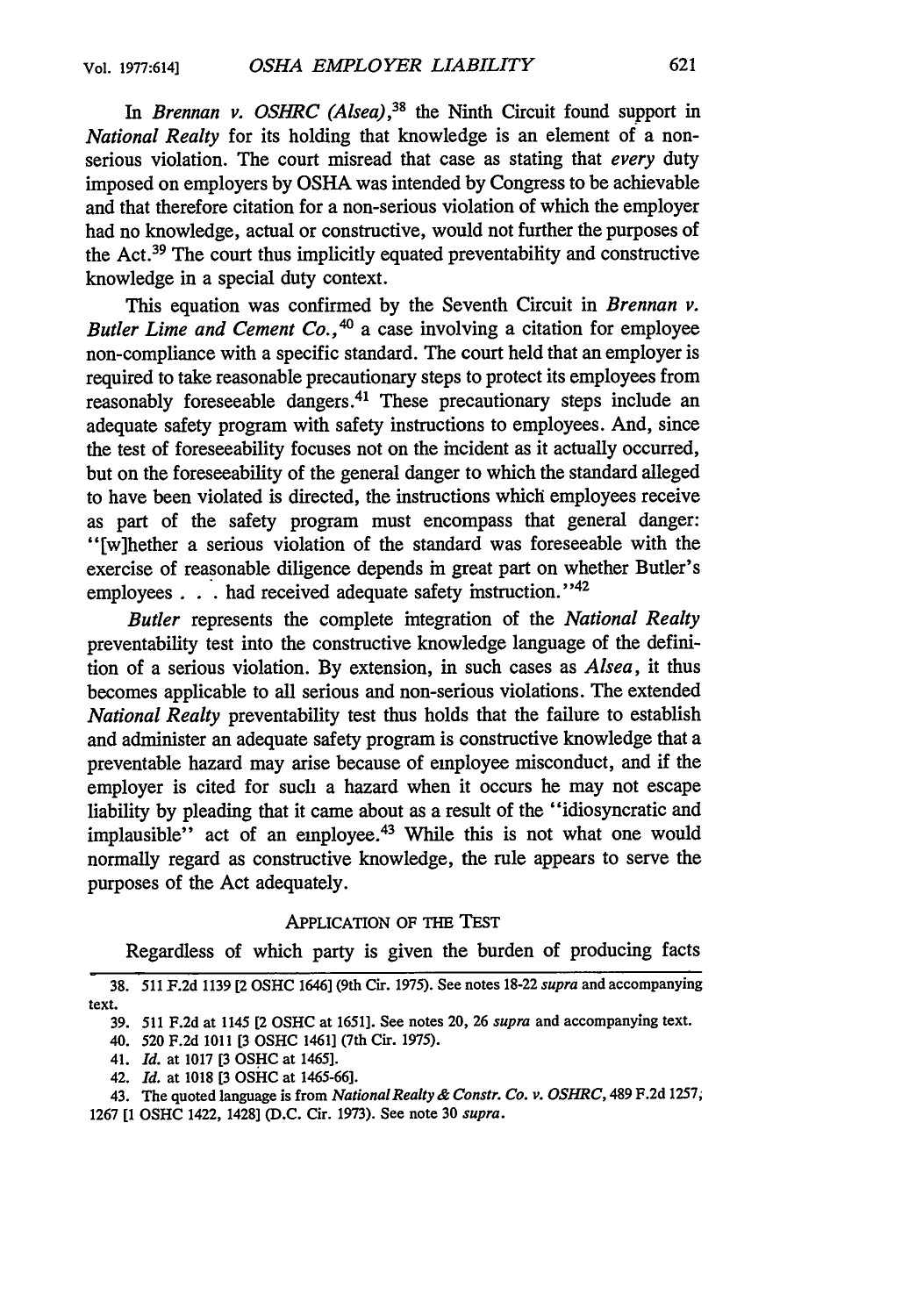concerning the employer's safety program, 44 the purpose of the preventability test is to weigh all of the facts and circumstances in an effort to assess the adequacy of that program. In the absence of published regulations specifying the elements of an adequate program, the task of definition has fallen to the courts 45 and the Commission. While the results of individual cases

44. One cause of the inconsistent results in applying the preventability test, at least for the Commission, has been a continuing controversy over the burden of proof on the issue of employer knowledge. If that knowledge is a necessary element of a serious or non-serious violation, it would appear that the Secretary should have the burden of presenting, as part of his case in chief, evidence that the employer had actual or constructive knowledge of the existence of the hazard. *See, e.g.* , General Elec. Co. v. OSHRC, 540 F.2d 567 [4 OSHC 1512] (2d Cir. 1976); Dunlop v. Rockwell Int'l, 540 F.2d 1283 [4 OSHC 1606] (6th Cir. 1976). The Commission, however, greatly confused the issue by developing the *defense* of "isolated brief occurrence." The elements of this defense, which the employer must prove, are "a (1) deviation [by an employee], (2) from a company work rule or instructions, (3) which are enforced, and (4) that the deviation was unknown to the employer." Murphy Pac. Marine Salvage Co., 2 OSHC 1464, 1465 (1975) (Moran, C., concurring). The rationale for requiring the employer to prove these elements is that the best information concerning his safety program and practices are in his possession. *Id.* at 1465. However, the fourth element of the defense, the employer's lack of knowledge, would appear to require disproof of part of the Secretary's case in chief. As a result, when the holding is for the employer, it is often impossible to discern the basis of the Commission's decision-whether the Secretary has failed to meet his burden or the employer has successfully met his. *See, e.g.,* Robert T. Winzinger, Inc., 4 OSHC 1475 (July 22, 1976) (holding defense not made out but stating no facts showing employer knowledge).

Each of the present members of the Commission has his own view of where the burden should lie. Commissioner Moran now holds that knowledge is an element to be proven by the Secretary. Scheel Constr., Inc., 4 OSHC 1824, 1826 (Nov. 8, 1976) *appeal filed,* No. 77-1022 (8th Cir. Jan. 7, 1977); Ocean Elec. Corp., 3 OSHC 1705, 1710 (1975) (dissenting opinion). Commissioner Cleary disagrees and regards lack of knowledge as a defense. Scheel Constr. Inc., *supra,* at 1827 (dissenting opinion). Chairman Barnako's vote thus decides the issue. In Green Constr. Co., 4 OSHC 1808 (Oct. 21, 1976), he took the position that knowledge is a necessary element of the Secretary's case which he has the burden of proving, but the Secretary will get the benefit of a presumption of employer knowledge where the violation is visible and occurs at a worksite controlled by the employer, or where the violation is not visible but was created by the employer or those under his control. *Id.* at 1809-10. With this presump*tion,* which will be available in all but a very few cases, a prima facie case is established and the burden shifts to the employer. *Id.* at 1810.

Burden of proof is not a mere technical issue; it will often be determinative of liability. The Commission should therefore reassess its position. While it is true that the employer may be in the best position to produce evidence regarding the adequacy of his safety program, a policy of even-handed enforcement requires that the employer have the opportunity to show, through cross-examination of the Secretary's expert witnesses and through his own experts, that he has met the requirements for an adequate safety program (which the Secretary should be compelled to set forth in his theory of compliance), or to show that such requirements could not possibly realistically be met. *See* National Realty & Constr. Co. v. OSHRC, 489 F.2d 1257, 1267-68, [1 OSHC 1422, 1428] (D.C. Cir. 1973). The Commission should not impose liability on the basis of the unsupported generalization that the employer has not done enough. *See* General Elec. Co. v. OSHRC, 540 F.2d 67, 70 [4 OSHC 1512, 1514] (2d Cir. 1976).

For a general discussion of burden of proof on this issue and others, see Hunt, *supra* note 9.

45. Some courts have not been happy in this role. The Second Circuit, in a case charging violation of a standard requiring employers to provide their employees with protective goggles under certain conditions, 29 C.F.R. § 1910.133(a)(1) (1976), said that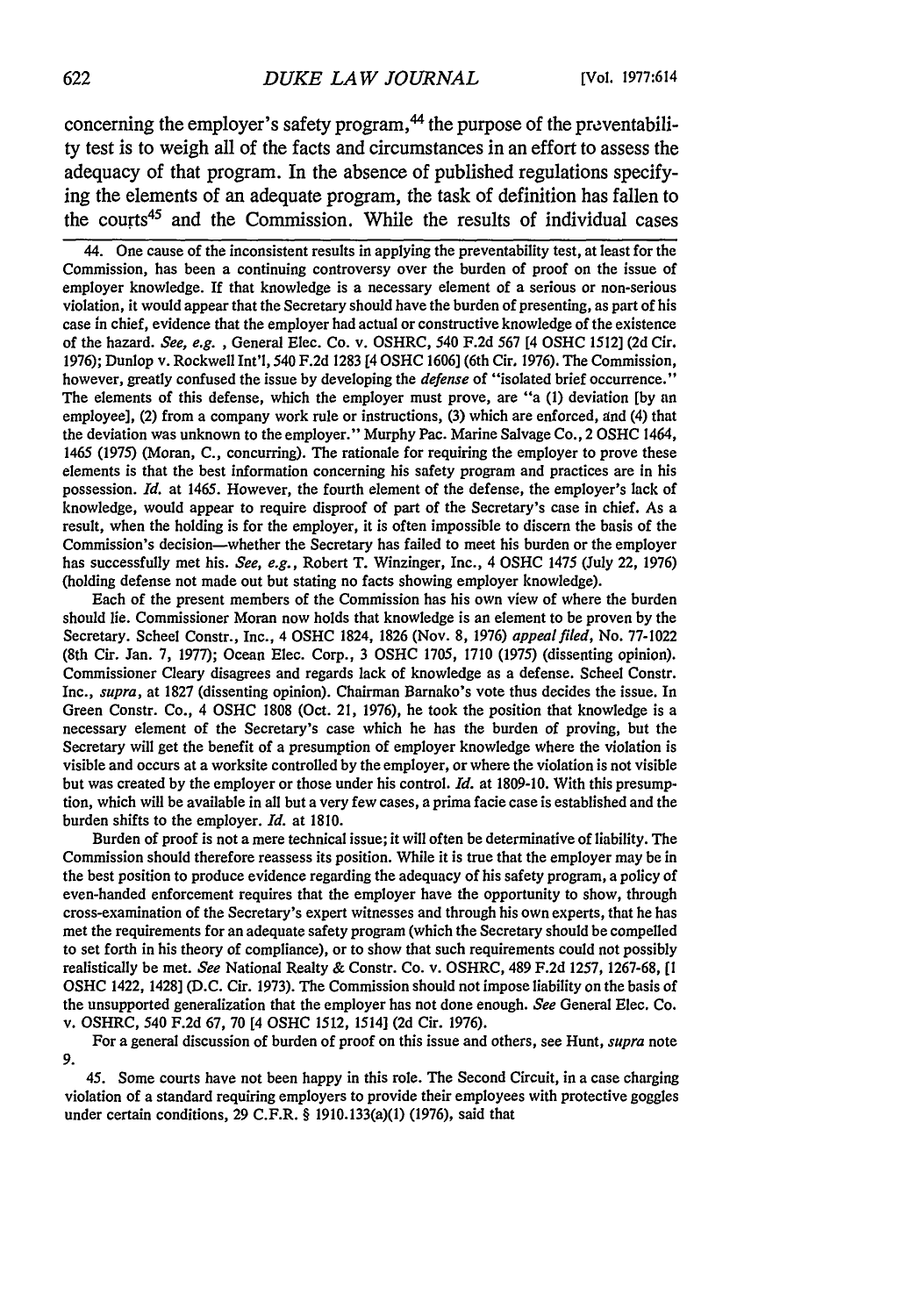dealing with violations caused by employee misconduct are sometimes conflicting, general guidelines for employer compliance in this area can be discerned. The basic elements of an adequate safety program are established work rules or instructions on safe procedures, diligent supervision to ensure that safety rules are complied with, and the imposition of sanctions for non-compliance.<sup>46</sup> All of these elements must be present simultaneously--the absence of any one exposes the employer to liability.

# *Safety Instruction and Work Rules*

*Utilities Line Construction Co.*<sup>47</sup> suggests that work rules or safety instructions must conform quite closely to published OSHA regulations. 48 In that case, the employer was cited for serious violation of two standards after an employee lineman was electrocuted while installing a transformer on a pole. The Commission found that the employee had violated the employer's established work rule requiring linemen to wear insulating rubber gloves, <sup>49</sup> and it dismissed one citation on that ground. 50 It let stand a second citation

if employers are to be held to an obligation requiring something more than instructing<br>employees to use protective equipment but something less than guaranteeing use, the<br>promulgation of a standard fleshing out the employe useful guidance to employers, the Commission, and reviewing courts.

General Elec. Co. v. OSHRC, 540 F.2d 67, 69 [4 OSHC 1512, 1514] (2d Cir. 1976).

46. These are essentially the elements of the "isolated brief occurrence" defense. See note *44 supra.* This defense has also been included in the Department of Labor's Field Operations Manual, which contains instructions to OSHA Compliance Officers. The Manual states that if a violation resulted exclusively from employee conduct unknown to any supervisory personnel and the conduct was contrary to a well-established company policy or work rule which was actively enforced, the Compliance Officer should take these conditions into account in determining whether a violation should be alleged. FIELD OPERATIONS MANUAL ch. X, **E.** 1. b., *reprinted in* OSH REP. (BNA) 77:3506 (Mar. 31, 1977). While the Manual is, of course, not binding on employers, this instruction gives an indication of what the Secretary considers to be an adequate employer safety program.

47. 4 OSHC 1681 (Sept. 16, 1976).

48. *Accord,* Brennan v. Butler Lime & Cement Co., 520 F.2d 1011 [3 OSHC 1461] (7th Cir. **1975)** (violation of a particular standard is foreseeable if the employer fails to instruct its employees specifically regarding the danger to which the standard is directed). Where a violation of the general duty clause is charged, the employer must show a workrule directed at the "recognized hazard" which occurred. *Cf.* Getty Oil Co. v. OSHRC, 530 F.2d 1143, 1145 [4 OSHC 1121, 1122](5thCir. 1976); Fry's Tank Service, Inc., 4OSHC 1515, 1517(Aug. 13, 1976).

49. The employer had a comprehensive safety program. Line crews were checked three times daily by a supervisor who could stop a job for safety violations. There was a full-time safety director who met with crews three times a year. Each crew was inspected twice a year by the employer's insurance carrier. Hour-long monthly safety meetings were held. Special safety bulletins were issued from time to time. Safety dinners were held for supervisors. Linemen were trained in pole-top rescue and cardio-pulmonary resuscitation. Linemen had actually been suspended for violation of the safety rule requiring the wearing of rubber gloves. This employer's program suggests that one factor which will tend to "establish" work rules is the holding of monthly meetings at which the rules are repeated. The Commission has been inconsistent, however, in its requirement of regular meetings. See note 63 *infra.*

50. The citation was for violation of 29 C.F.R. § 1926.950(c)(1) (1976), which requires that no employees be permitted to work on energized parts unless protected by rubber gloves or otherwise insulated.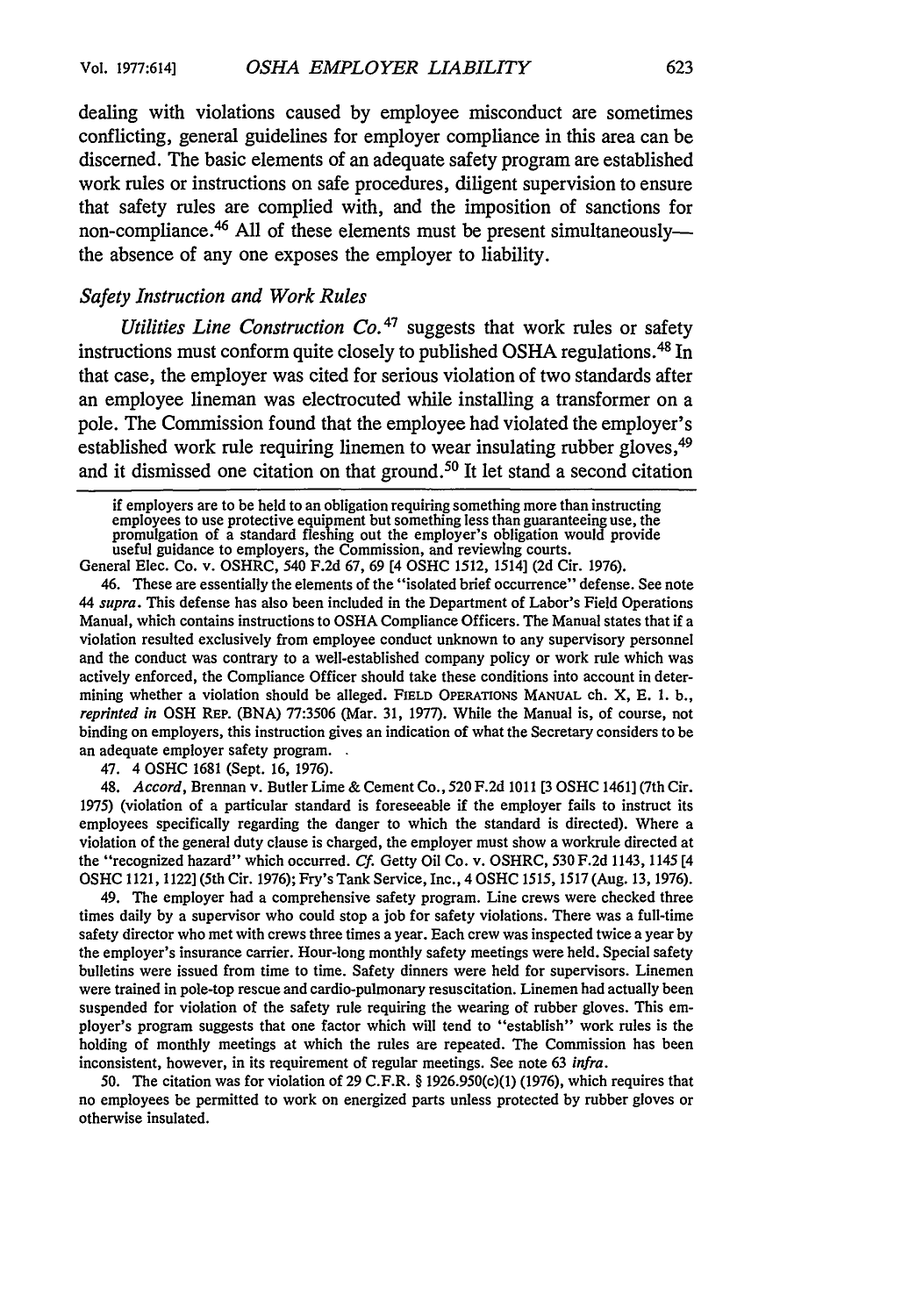for violation of a standard requiring that all lines in the vicinity be checked to determine if they are energized before work begins.<sup>51</sup> The employer's work rule that all unknown lines should be considered energized was not considered sufficient<sup>52</sup>: "as this case shows, the assumption that a line is energized is not an adequate substitute for the actual knowledge of whether it is or is not energized." $53$ 

The major problem with this literal approach is the sheer number of OSHA regulations-industry standards currently occupy some 1058 pages of the Code of Federal Regulations and many other standards are incorporated by reference.<sup>54</sup> Of course, not all of these standards apply to employee conduct—many are definitions or equipment specifications. Still, a substantial number are so phrased as to be capable of violation by an employee. A solution adopted by one employer was to require all supervisory employees to carry copies of the applicable OSHA regulations.<sup>55</sup> Even this device will not ineluctably produce compliance, however, unless the foremen know all the rules and enforce them, 56 and unless instructions are also directed specifically at those employees who are in the best position to avert the hazard to which the standard is directed.<sup>57</sup>

# *Supervision*

Simply providing employees with safety training and the equipment necessary to perform a task safely is not enough. 58 In addition, an employer

53. It should be noted that the employer's work rule closely tracked other OSHA standards which require that unknown lines be considered energized until determined otherwise. 29 C.F.R. §§ 1926.950(b)(2) & .954(a) (1976). This indicates that a work rule designed to implement one OSHA regulation may not be sufficient to constitute a defense to a citation for violation of related OSHA regulations.

*54. See* 29 C.F.R. §§ 1910, 1915-20, 1924-28 (1976). A frequent complaint voiced at congressional oversight hearings held in 1972 was that the standards were too complex, thus making it next to impossible to determine which standards applied to any particular business. *See, e.g., Implementation of the Occupational Safety and Health Act, 1972: Hearings Before the Subcomm. on Labor of the Senate Comm. on Labor and Public Welfare,* 92d Cong., 2d Sess. 243 (1972) (statement of Charles J. Whittey).

*55.* B.D. Click Co., 4 OSHC 1849 (Oct. 29, 1976).

*56. Cf.* Ames Crane & Rental Serv. Inc. v. Dunlop, 532 F.2d 123 [4 OSHC 1060] (8th Cir. 1976) (supplying employees with several hundred pages of written safety material which they were free to read or disregard was not compliance).

57. A citation was upheld in Candler-Rusche, Inc., 4 **OSHC** 1232 (1976) because the person in the best position to avert the hazard, the crane operator, had not been instructed that employees were not to ride the load. Conversely, an employee need not be instructed or trained for a job he is directed not to perform. Brennan v. OSHRC (Republic Creosoting), 501 F.2d 1196 [2 OSHC 1109] (7th Cir. 1974).

*58. See* Weatherhead Co., 4 OSHC 1296 (June 10, 1976) (where standard requires *use* of a

<sup>51. 29</sup> C.F.R. § 1926.950(b)(1) (1976).

<sup>52.</sup> 4 OSHC at 1684. The Commission expressed doubt that the employer in fact had such a rule, but implied that even if he did, it would have been an inadequate substitute for one tracking the language of the regulation. What appeared to convince the Commission that the rubber glove rule was "established" was the fact that it had been enforced **by** suspension of violators, whereas the second rule had not. *Id.*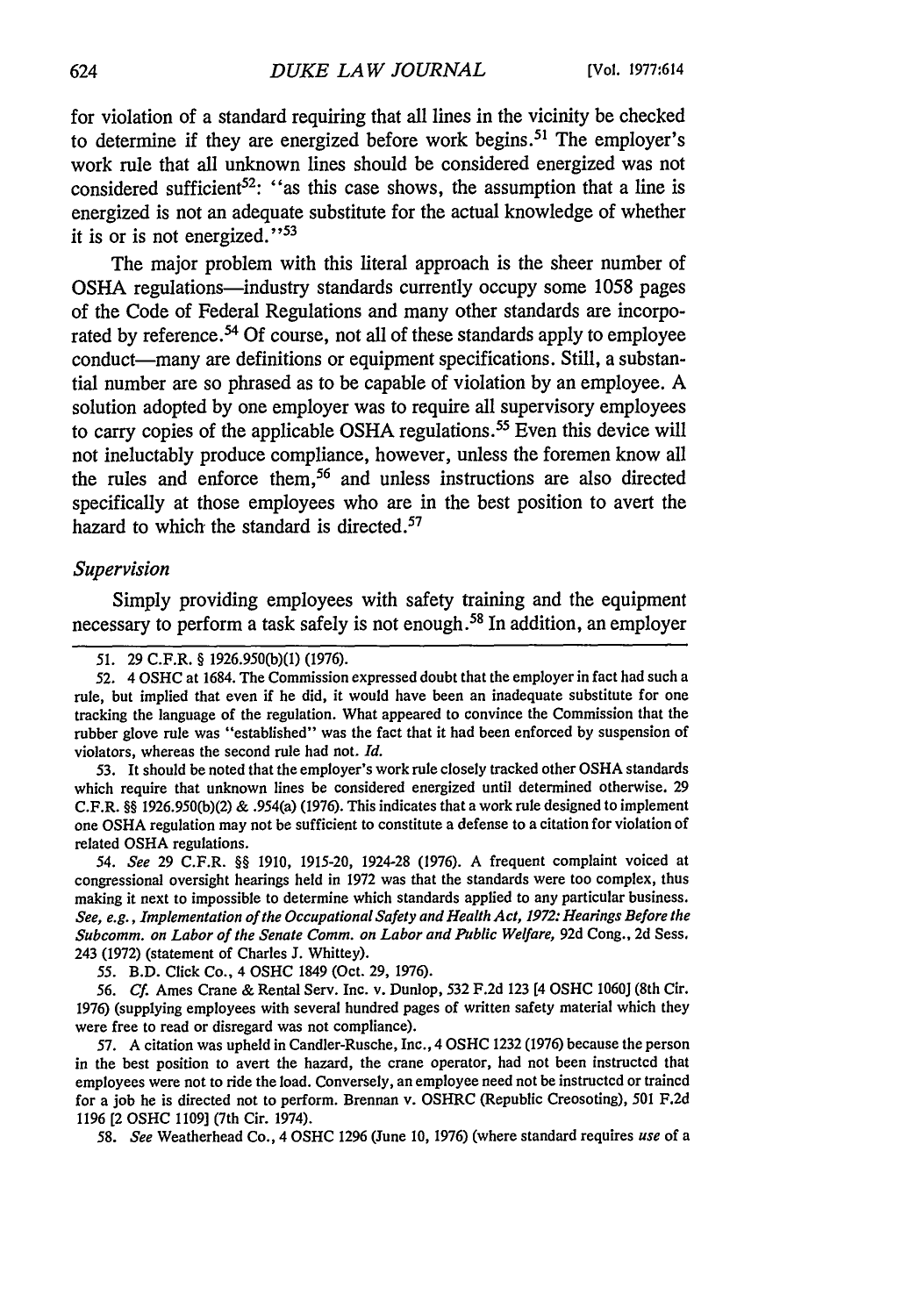must adequately supervise his employees to enforce the work rules. Supervision may be delegated to other employees,  $59$  but supervisory employees must themselves be supervised regarding safety matters.<sup>60</sup> Their training must be better than that of other employees since they will often be called upon to exercise judgment as to how work should be performed<sup> $61$ </sup> and since their conduct should set an example in the workplace. 62 For these reasons, the Commission has taken the position that where the misconduct involved is that of a supervisory employee, a showing of unpreventability will be more difficult for the employer to prove.<sup>63</sup> In addition, where it is a supervisory employee who creates a hazard, his actual knowledge of his own violative conduct will be imputed to the employer.<sup>64</sup> The same is true if the supervisor knows or should know of the incident of employee misconduct.<sup>65</sup>

Again, an employer's best protection against OSHA liability appears to be an adequate safety program. As the recent case of *Home Heating & Plumbing Co. v. OSHRC*<sup>66</sup> suggests, the supervisor's knowledge is not imputed to the employer as a matter of law; even a violation by a supervisor will be held unpreventable if the employer can satisfactorily prove that he has an adequate safety program. In *Home Heating,* the employer plumbing contractor met this burden by showing a good safety record, regular group safety meetings, on the job meetings with individual employees and the issuance of written safety instructions. 67 The court vacated the citation for

59. *See* Home Plumbing & Heating Co. v. OSHRC, 528 F2d 564 [3 OSHC 2060] (5th Cir. 1976).

60. Ocean Elec. Corp., 3 OSHC 1705, 1707 (1975).

61. **Id.**

62. *Id. Accord,* National Realty & Constr. Co. v. OSHRC, 489 F.2d 1257, 1267 n.38 [1 OSHC 1422, 1428 n.38] (D.C. Cir. 1973).

63. Ocean Elec. Corp., 3 OSHC 1705 (1975). The employer's defense failed in that case because the employer did not show the details of his safety program; specifically, he failed to show that safety work rules were established and enforced, and that regular safety meetings were held which employees were required to attend. *Id.* at 1707. The Commission has not consistently held that the latter are always necessary. *See* Scheel Constr. Co., 4 OSHC 1824, 1827 (Nov. 8, 1976) (no regular meetings held, incident held unpreventable).

For the suggestion that where the supervisor endangers only himself, the employer's duty should be the same as toward line employees, see Andrews & Cross, *Defending an Employer Against an Alleged Violation of the General Duty Clause,* 9 **GONZAGA** L. REv. 399, 411 (1974).

64. Ocean Elec. Corp., 3 OSHC 1705 (1975).

65. Raymond **J.** Pitts, 4 OSHC 1058 (1976) (foreman watched employee work in unshored trench); Warnel Corp., 4 OSHC 1034 (1976) (violation pointed out to foreman working on same floor as misbehaving employee).

66. 528 F.2d 564 [3 **OSHC 2060]** (5th Cir. 1976).

67. *Id.* at 566 [3 OSHC at 2063].

device, mere provision of it without instruction to employee to use it is not compliance). *Cf.* General Elec. Co. v. OSHRC, 540 F.2d 67 [4 OSHC 1512] (2d Cir. 1976) (suggesting without deciding, that where standard requires that eye-protective equipment be "provided," employer is not in violation where he had provided the equipment but has not ensured that the employees wear the equipment).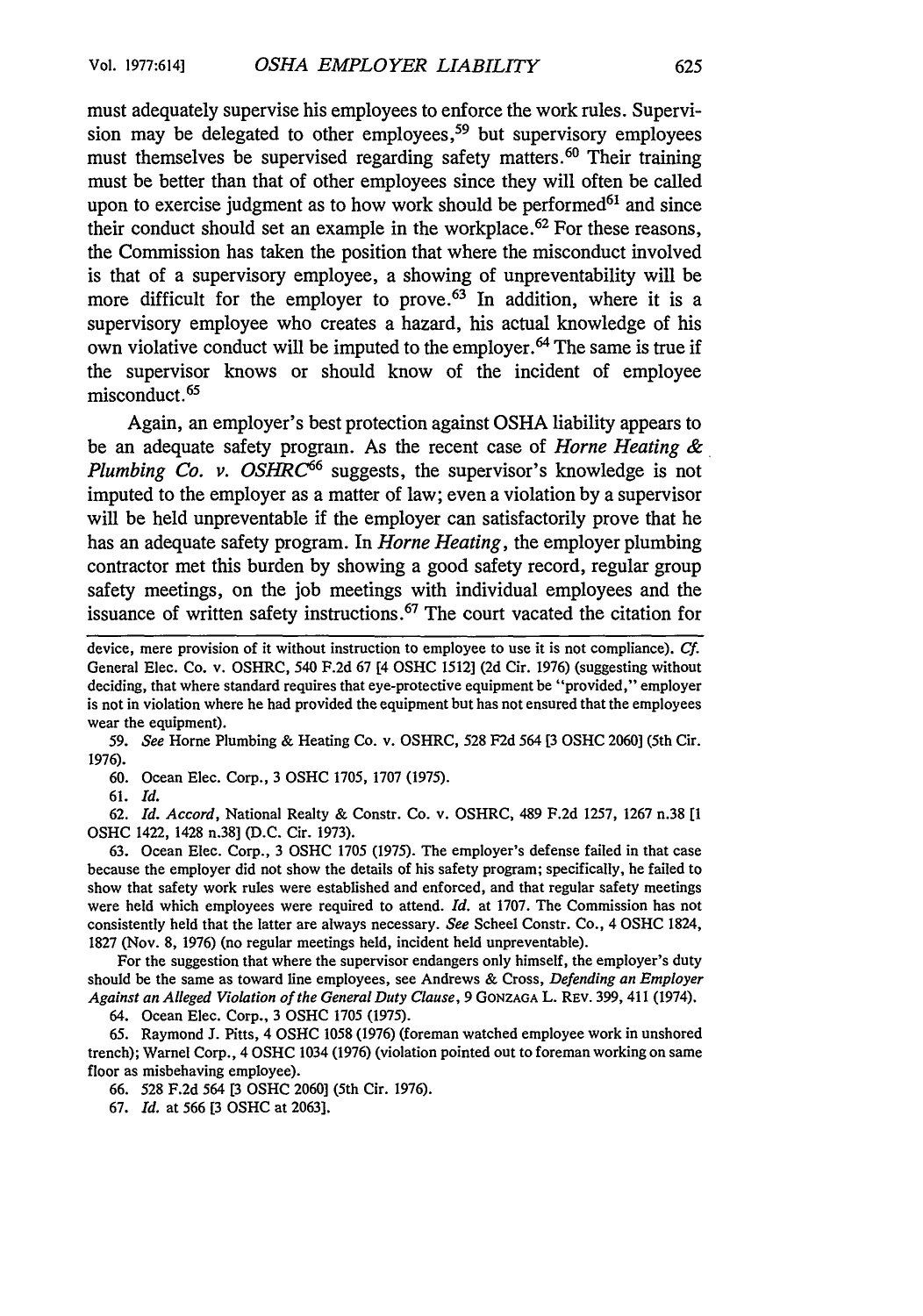violation of a trench shoring standard because "Mr. Horne [the employer] did everything within his power to ensure compliance with the law, short of remaining at the job site and directing the operations himself,  $168$  and the court held that this final effort-constant personal supervision-was not required of the employer. <sup>69</sup>

A particularly troublesome problem has been the extent to which the employer may rely on the experience of his employees as a counterweight to the need for supervision. It was early established that constant over-theshoulder supervision of experienced employees is neither feasible nor necessary. 70 What supervision short of that is required is unclear. In *B-GMaintenance Management, Inc.*,<sup>71</sup> for example, the employer contended that supervision of his employee window washers was difficult because of the nature of the business. However, he did admit that some additional part-time supervision was possible and the Commission held him to that admission. The journeymen linemen in *Utilities Line Construction Co.*<sup>72</sup> were recognized as highly trained and experienced employees, yet each line crew was checked at least three times a day by a supervisor, and this was found to be merely adequate even considering their experience.<sup>73</sup>

In *Fry's Tank Service74* the Commission appears to have gone too far. An employee with twenty years experience in the tank cleaning business<sup>75</sup> was overcome by noxious fumes in an oil field separation tank which he had entered without first testing the atmosphere. His employer was held to have

70. This rule was announced in Canrad Precision Indus., Inc., **I** OSHC 1073 (1972), where an employee with twenty-one years experience was electrocuted in the course of conducting an experiment with high voltage test equipment which he had set up. The Commission vacated the citation for violation of the general duty clause, holding that daily supervision of such an employee was adequate. On review, the Third Circuit agreed, but remanded for consideration of whether the employer should have assigned only teams of employees to conduct such tests. Brennan v. OSHRC (Hanovia), 502 F.2d 946 [2 OSHC 1137] (3d Cir. 1974). On remand, the Commission found that the team system was not a consistent industry practice and that because of this employee's experience and good safety record, his employer was justified in permitting him to work alone. Canrad Precision Indus., Inc., 3 OSHC 1198 (1975).

75. *Id.* at 1519. Although Thach, the employee, had only worked for Fry's for two years, he had been an independent contractor in the same business for the prior eighteen years. Thach was Fry's only employee, and he had as much experience in the field as did his employer.

<sup>68.</sup> *Id.* at 569 [3 OSHC at 2063].

<sup>69.</sup> *Id.* at 570 **[3** OSHC at 2064]. "It is unrealistic to expect an experienced [employee]... to be under constant scrutiny. . **.** . [A] holding. **. .** requiring that each employee be constantly watched by a supervisor would be totally impractical and in all but the most unusual circumstances, an unnecessary burden." *Id.* (quoting Bennan v. OSHRC (Hanovia), 502 F.2d 946, 949 [2 OSHC 1137, 1140], (3d Cir. 1974)). Mr. Home, the employer, had also shown that he had provided all of the materials needed to shore the trench and had checked the worksite, repeating his instructions, the day before the cave-in occurred. 528 F.2d at 565-66 [3 OSHC at 2060].

<sup>71. 4</sup> OSHC 1282 (1976).

<sup>72. 4</sup> **OSHC** 1681 (1976).

<sup>73.</sup> *Id.* at 1684-85 n.7.

<sup>74. 4</sup> **OSHC** 1515 (1976).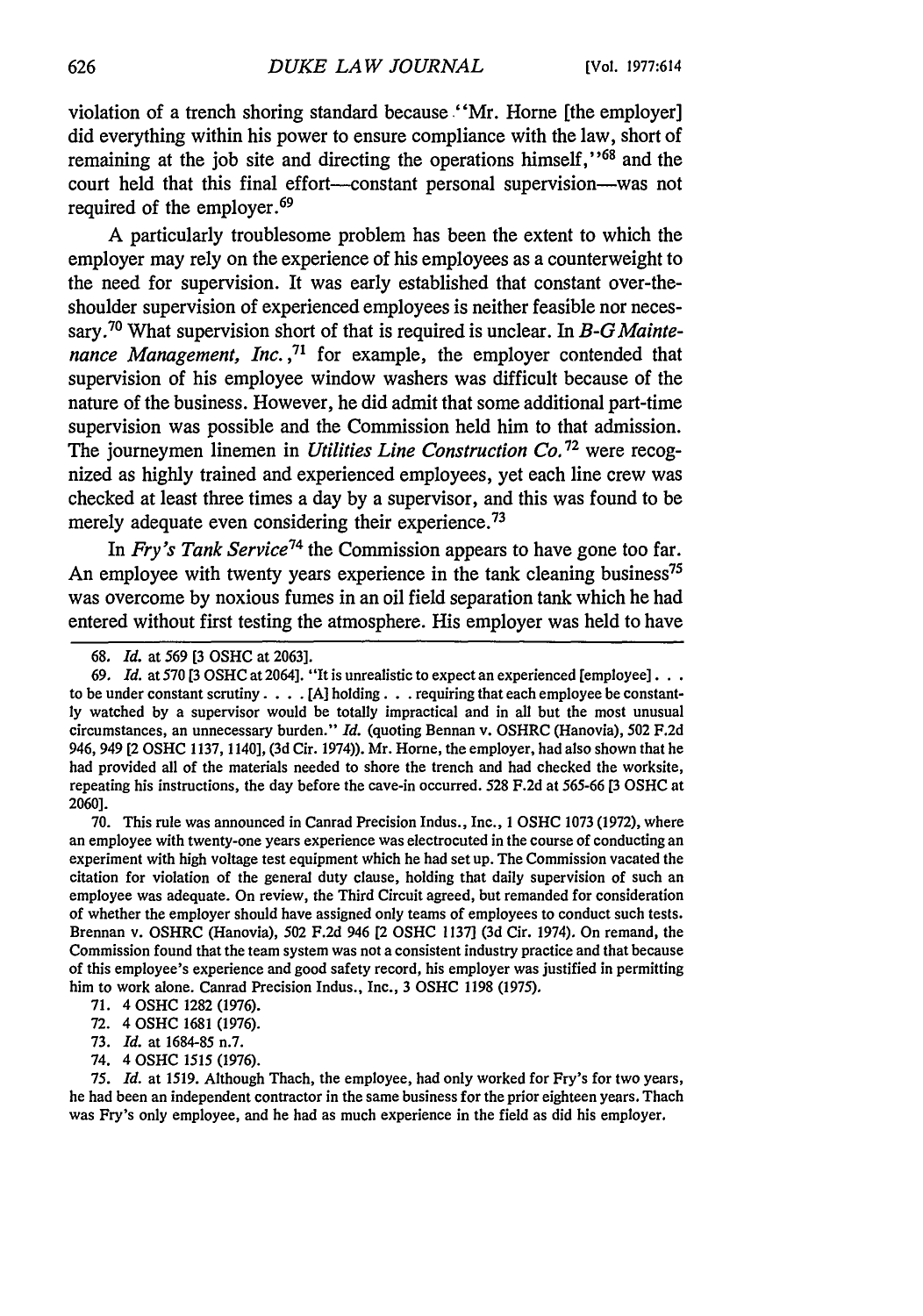violated the general duty clause because he failed to ascertain whether entry into the tank would be necessary on this particular job and warn his employee of the dangers.<sup>76</sup> While length of experience alone is not an infallible indicator of good judgment, this employee had entered the same tank on five or six occasions in the preceding ten years, each time without incident.<sup> $77$ </sup> If the employer may not rely on the demonstrated safety consciousness of such an employee, it is difficult to see when he may do so.<sup>78</sup> The Commission's admonition that the employer's rule against tank entry was insufficient in view of the gravity of the hazard gives no guidance as to what further steps the employer should have taken to comply. One is forced to the conclusion that while employee experience is a relevant consideration for an employer in structuring his safety program, it-is easily outweighed by other factors. <sup>79</sup>

*Id.* at 1517 (citations omitted).

77. *Id.* at 1516-17.

78. It is impossible to reconcile *Fry's* with Brennan v. OSHRC (Hanovia), 502 F.2d 946 [2 OSHC 1137] (3d Cir. 1974), see note 70 *supra,* unless the Commission is seen as having tightened its standards of review in this area considerably. One is also hard pressed to avoid the conclusion that the Commission was reluctant to relieve the employer of liability here because three other persons died attempting to rescue the employee. The fact of an actual death or injury should be relevant only on the question of whether a hazard is "causing or likely to cause death or serious injury," 29 U.S.C. § 654 (1970). However, the cases indicate that an actual death has influenced the Commission toward finding the *existence* of a violation as well. *See* Morey, *The General Duty Clause of the Occupational Safety and Health Act of 1970,* 86 HARV. L. REV. 988, 991 (1973).

79. Getty Oil Co. v. OSHRC, 530 F.2d 1143 [4 OSHC 1121] (5th Cir. 1976), relied on in *Fry's,* also appears to discount employee experience. Robeson, a field engineer for Getty with thirty years experience, was repeatedly instructed by his supervisor to have a fluid booster tank pressure-tested before installing it. On the day the accident occurred, Robeson called his supervisor to say that he was "going to Palacios to put the unit in service," and hung up. *Id.* at 1144 n.1 [4 OSHC at 1121 n.1]. Palacios was the location of the welding shop which had made the tank, and on arrival Robeson was told that it had not been tested. He took it to the installation site anyway and was killed when it exploded after installation. The court upheld a citation for violation of the general duty clause because Robeson's supervisor had not asked him again during the phone call whether the tank had been pressure tested. As the dissent noted, this seems to impose a rule of continuous supervision on employers: if an experienced employee has been told N times how to do his job, the number of times that he should have been told is  $N + 1$ . *Id.* at 1148 [4 OSHC at 1124]. "Requiring that the employer ask such an experienced employee if he did his job seems merely a way of holding this employer strictly liable for this reckless and unexpected act." *Id.* [4 OSHC at 1124] (quoting Commissioner Moran's dissent from the Commission ruling).

The majority attempted to distinguish Brennan v. OSHRC (Hanovia), 502 F.2d 946 [2 OSHC 1137] (3d Cir. 1974), on the basis that only one employee was exposed to danger in that case, whereas two other persons were threatened along with Robeson. 530 F.2d at 1147 n.4 [4 OSHC at 1123 n.4]. This distinction is unconvincing: an employer's duty to protect his employees from danger should not depend on the number who are exposed to the danger-if he has complied as to one, he has as to all.

<sup>76.</sup> All employees must receive supervision concerning the hazards inherent in their employment. The experience of an employee is . . . relevant in determining the degree of supervision necessary **. .** . [but] an employer does not fulfill its duty if it fails to ascertain the hazards to which the employee may be exposed.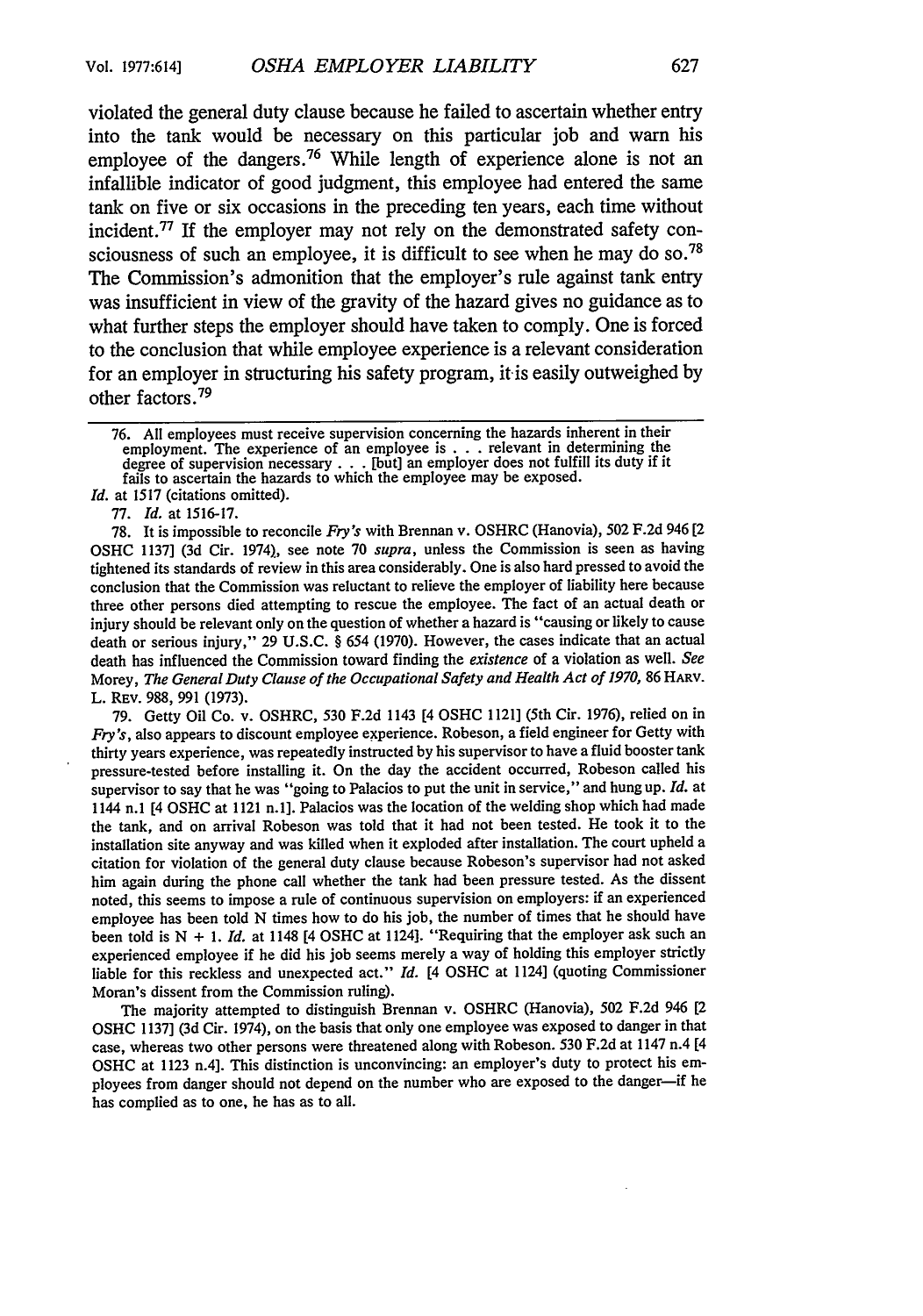### *Enforcement*

The third essential element of a safety program is the disciplining of employees who violate safety rules. Usually, reprimands and/or fines imposed on employees will be sufficient in the absence of any indication that they are not having the desired effect.<sup>80</sup> Stricter discipline, to the point of dismissal, is necessary if lesser measures are ineffective. As previously noted, when the Act was under consideration **by** Congress, employers lobbied against permitting the Secretary to sanction employees, since that would disrupt labor management relations. 81 In *Atlantic & Gulf Stevedores, Inc. v.*  $OSHRC^{82}$  the Third Circuit indicated that it would hold management to its half of the bargain-employers must dismiss misbehaving employees if necessary to achieve compliance, even in the face of assured retaliatory wildcat strikes. 83 On the basis of *Atlantic & Gulf,* employers must bargain collectively in good faith to the point of impasse for the unilateral right to dismiss union employees for non-compliance with OSHA regulations and seek a *Boys Market* injunction<sup>84</sup> against any resulting strike before a defense of unpreventability will be considered.<sup>85</sup>

Another factor which apparently has weight *against* employer liability is the safety record of the employer and the employee. *See* Horne Plumbing & Hearing Co. v. OSHRC, **528 F.2d** 564 [3 OSHC 2060] (5th Cir. 1976); Canrad Precision Indus., Inc., 3 OSHC **1198** (1975). However, this factor did not sway the balance in *Fry's,* and the Commission has indicated that it will not uncritically accept assertions of unblemished employee safety records since every record will be perfect if no attempt is made to discover violations. Ocean Elec. Corp., 3 OSHC **1705,** 1707 n.3 (1975).

**80.** *See* Engineer's Constr., Inc., 3 OSHC **1537** (1975) (foreman reprimanded and pay docked for first violation of rule against entering unshored trenches; citation vacated); *accord,* Ross Island Sand & Gravel Co., 4 OSHC **1797** (Oct. **8,** 1976). In *Ross Island,* reprimands were held sufficient since infrequent prior occasions of misconduct did not establish a "pattern or practice" of non-compliance. **Id.** at **1798.** "Pattern or practice" appears to be more a label for a result than a tool of analysis. In A.J. McNulty & Co., 4 OSHC 1097 (1976), for example, two simultaneous prior occasions of misconduct were held to establish that noncompliance was a recurring practice. *See also* Brennan v. OSHRC (Alsea), **511 F.2d** 1139 [2 OSHC 1647] (9th Cir. **1975).**

**81.** See note 13 *supra.*

83. Atlantic & Gulf was cited for violation of the longshoring hardhat standard, 29 C.F.R. § 1918.105(a) (1976). Despite strenuous efforts to achieve compliance (furnishing the hats, holding regular safety meetings, posting signs, putting notices in pay envelopes and messages on hiring tapes), most of the company's employees refused to wear the hats. Atlantic & Gulf did not take the step of firing employees for noncompliance because it feared a retaliatory strike, justifiably so in the court's opinion. 534 F.2d at 547-48 [4 OSHC at 1064-65].

84. Boys Markets, Inc., v. Retail Clerks Local 770, 398 U.S. 235 (1970), held that the Norris-La Guardia Act, 29 U.S.C. §§ 101-15 (1970), does not bar the issuance of an injunction to prevent a strike in violation of a no-strike agreement over a grievance subject to mandatory arbitration under the collective bargaining agreement if the employer is ready to proceed to arbitration when the injunction is sought and is otherwise entitled to relief.

85. In *Atlantic & Gulf,* the employer actually proceeded on a theory of economic infeasibility of the standard, *i.e.,* compliance would require efforts which would force him out of business. The court decided that it had jurisdiction to judge the validity of the standard but refused to declare it infeasible as applied in the case since the employer had not done all that he

<sup>82. 534</sup> F.2d 541 [4 OSHC 1061] (3d Cir. 1976).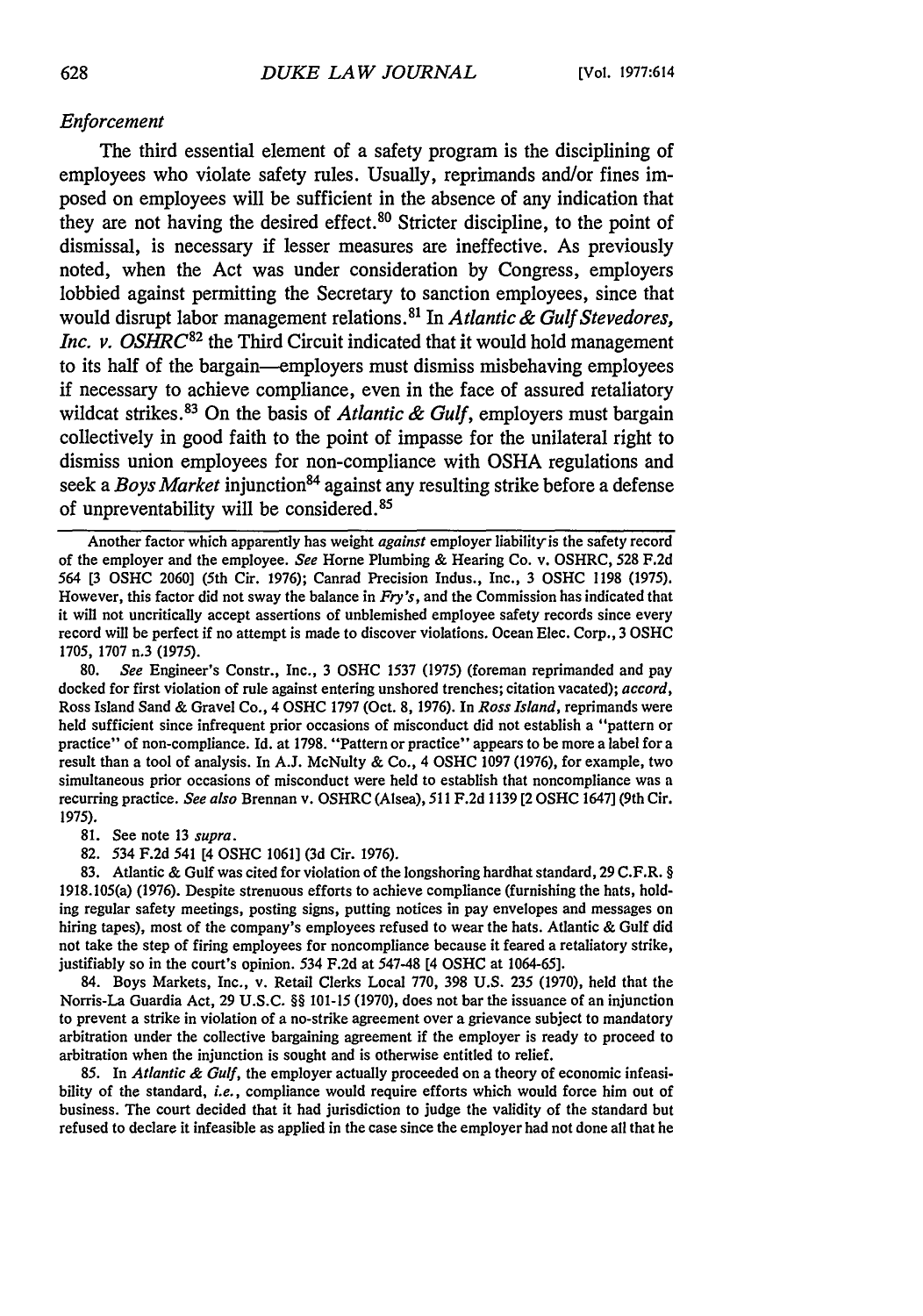#### **CONCLUSION**

OSHA is clearly technology-forcing legislation: it "looks to improvement in the techniques of industrial safety."<sup>86</sup> It is designed to change employer behavior<sup>87</sup> and therefore the burden on the employer to achieve compliance is properly a heavy one. The courts and the Commission have not always been consistent in striking a balance between fairness to employers and the need to improve occupational safety and health, but the parameters of a compliant safety program are emerging. While requiring the impossible from employers achieves nothing, requiring their very best efforts may achieve a great deal-the prevention of needless loss of life.

The analysis which the courts and the Commission have applied to the issue of what liability the Act imposes on employers for violations by their employees has been defective, but the preventability test which has evolved is now fairly widely used. The requisite features of a safety program which will shield the employer from liability under that test cannot be precisely stated, but the guiding principles are as follows:

(1) The employer must establish a set of work safety rules which conform closely to the OSHA regulations applicable to his business;

(2) His employees must be instructed in these safety procedures at the commencement of their employment and repeatedly reminded of them;<br>(3) Supervisory employees are the representatives of the emp-

loyer in the workplace, and while the nature of their duties necessarily requires flexible responses to situations as they arise, these employees must be viligant in enforcement of the work rules and safety procedures. Some consideration may be given to the degree of experience of the employees, but generally, where supervision is possible it must be provided. Supervisors must themselves be supervised and, since their actions serve as examples for the non-supervisory employees, they must be trained to a degree that is proportionately greater than other employees; and

(4) Work rules must be enforced through sanctions commensu-

The court also suggested that if a *Boys Market* injunction were not available, the employer could petition for a variance under section 6(d) of the Occupational Safety and Health Act, 29 U.S.C. § 655(d) (1970), or seek an extension of the abatement period under section 10(c), 29 U.S.C. § 659(c) (1970). There are problems with both of these alternatives. To obtain a variance requires a showing of equally effective alternative means of protecting employees-a difficult task for head protection. The abatement period may be extended, but the day of reckoning will eventually come and compliance will have to be accomplished.

86. Atlantic & Gulf Stevedores, Inc., v. OSHRC, 534 F.2d 541, 548 [4 OSHC 1061, 1065] (3d Cir. 1976).

**87.** *See generally* **LEGISLATIVE** HIsTORY 413.

could to comply. The same considerations would appear to apply to an unpreventability defense. For a comparison of the economic infeasibility and preventability defenses, see Note, *supra* note 24, at 1044-47.